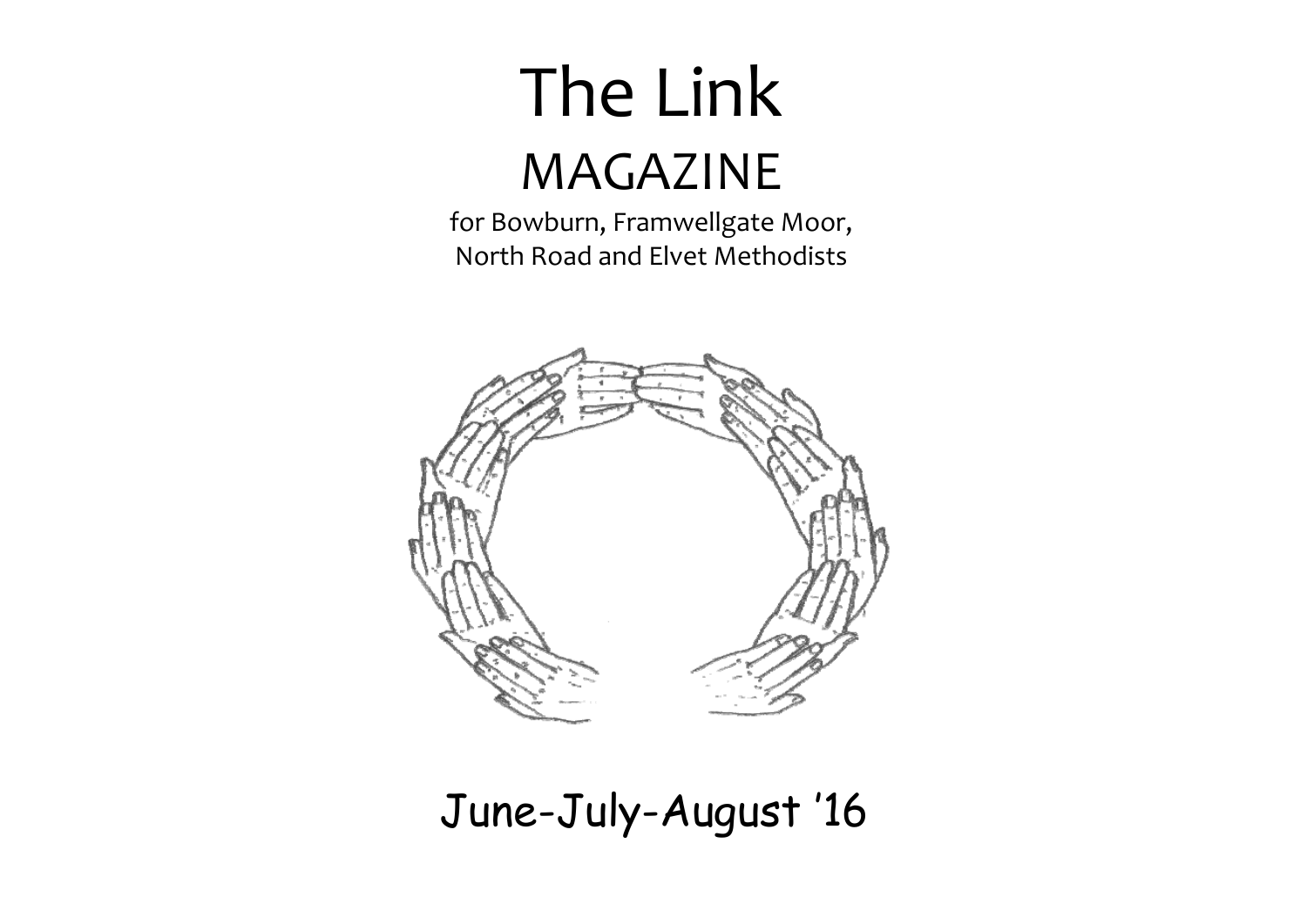# *A letter from our Minister*

Dear Friends,

Well, it seems that the warmer weather is suddenly upon us and as I look out of the study window I can see neighbours working amongst the new growth in their gardens. The birds are busy with nesting and I have the pleasure this year of hosting a pair of blackbirds and their new family in the garden hedge which gives me the perfect excuse not to cut it for another few weeks.

This is a time of the year when many people seem to find renewed energy and I've had many conversations with people planning to take time away to visit friends and family or just recharge the batteries after winter.

Personally, I have just returned from the annual meeting (Convocation) of the Methodist Diaconal Order, the religious order that I belong to as a Methodist Deacon. This is always such a joy as alongside the business to be considered there is time to renew friendships and catch up on the news and ministry of my sisters and brothers in the Order. It is a time where we worship, laugh and sometimes cry together. Always, before we part we rededicate ourselves to our ordination promises, just as our Presbyteral colleagues do each year when they meet together.

This idea of rededication and renewal flows through the life of the Methodist Church especially when we join together at the beginning of the year for the Covenant service.

However, God offers everyone the chance of renewal, of finding new energy and making a fresh start every day. By recognising the daft things we get wrong that spoil relationships and our ability to create healthy communities, offering these to God, and allowing ourselves to be forgiven,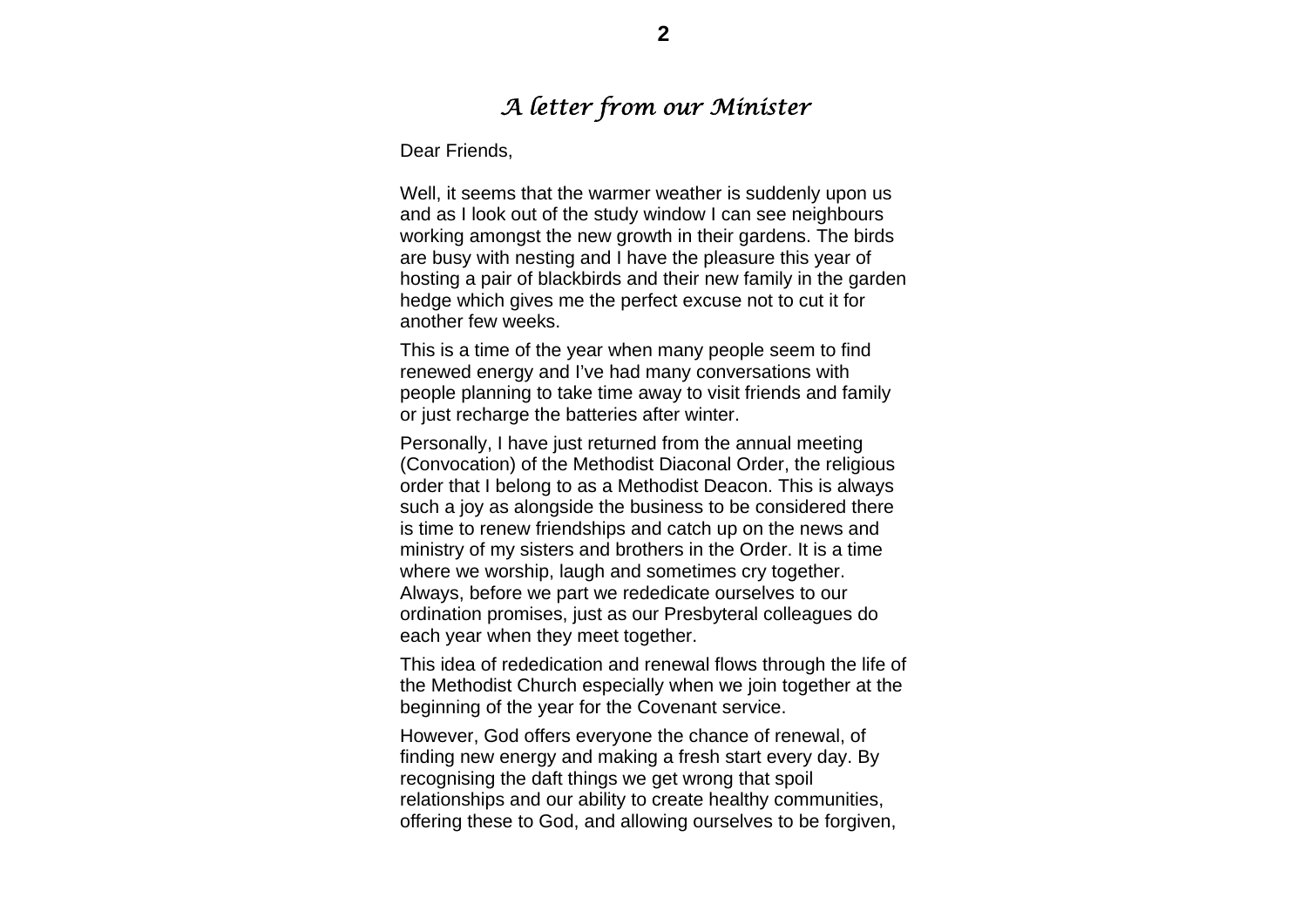we are able to move on. Hopefully, we will try not to repeat our mistakes but we are human and God is endlessly graceful.

We cannot help but be aware these days of those in the world and in our own communities who are seeking to build new lives in safe places; who are asking for help to find a fresh start for themselves and their families. There are those that have become discouraged and feel hopeless. May we who receive God's gift of renewal be there to offer the things and the relationships needed to renew the lives of others.

In some words of a hymn that I have recently come across: 'I would be friend of all –

the foe, the friendless;

I would be giving, and forget the gift;

I would be humble, for I know my weakness;

I would look up, and laugh, and love, and lift.'

*With Best Wishes*

*Deacon Annette*

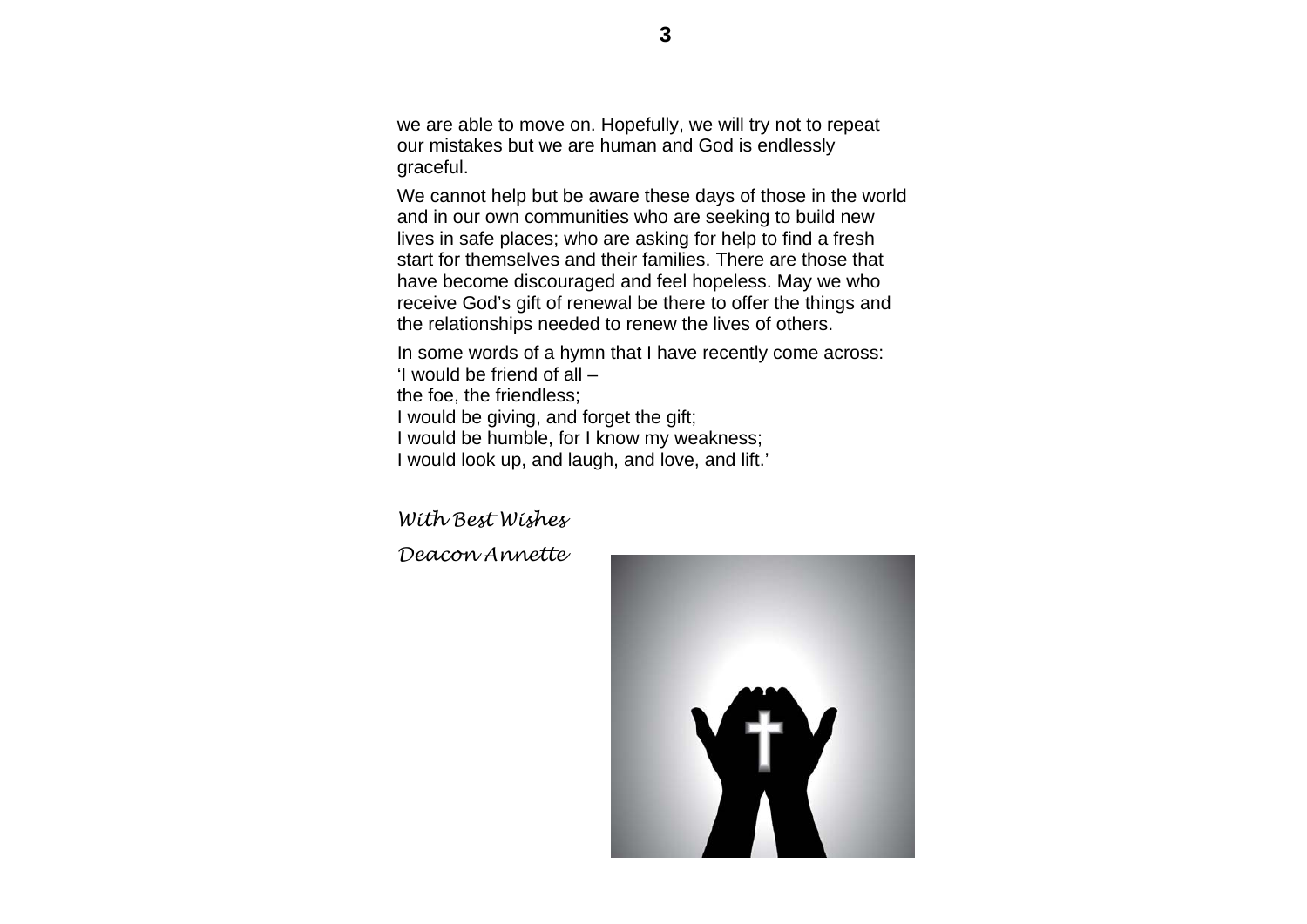# WORSHIP IN JUNE **Bowburn**

- 5th 10.30 a.m. Mr Stuart Lawson
- 12th 10.30 a.m. Readers' Service
- 19th 10.30 a.m. Holy Communion Rev Andy Longe
- 26th 10.30 a.m. Mrs Margaret Wadge

#### **Elvet**

- 5th 10.45 a.m. Holy Communion Rev Norma Davey 6.00 p.m. Mr Sean Conroy
- 12th 8.30 a.m. Holy Communion Rev Robert Fisher 10.45 a.m. Prof Mark Wilson 6.00 p.m. Readers' Service - Mrs Penny Bissell

## 19th **Junior Church Anniversary**  10.45 a.m. Mrs Elaine Goy 6.00 p.m. Holy Communion - Rev Angy Long

 26th 10.45 a.m. Readers' Service - Dr Martin Clarke 6.00 p.m. Deacon Annette Sharp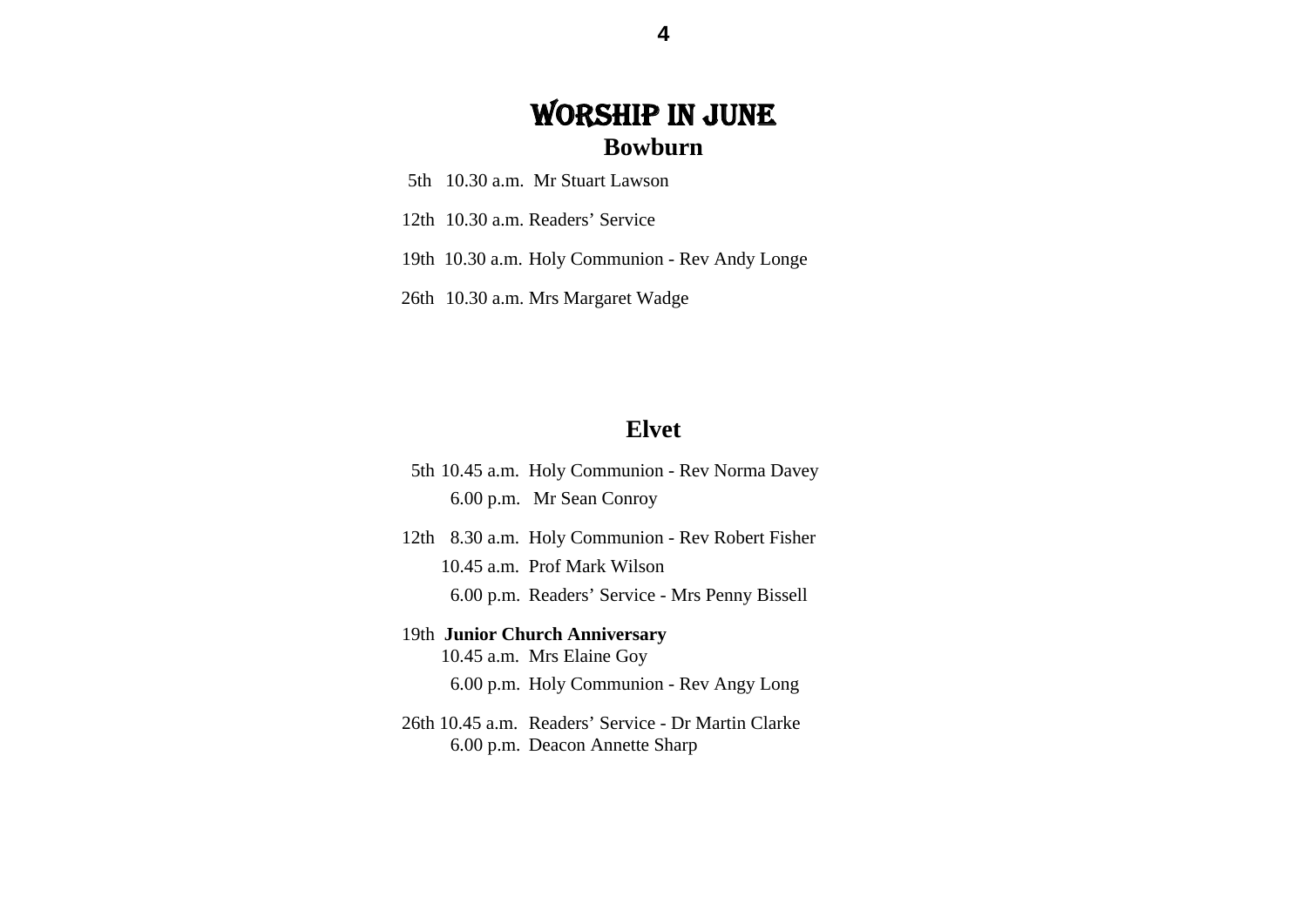# WORSHIP IN JUNE **Framwellgate Moor**

- 5th 10.30 a.m. Readers' Service
	- 12th 10.30 a.m. Mr Mark McKnight
	- 19th 10.30 a.m. Mr John Grocott
	- 26th 10.30 a.m. Holy Communion Rev Robert Fisher

# **North Road**

- 5th 10.30 a.m. Mrs Mary Tribe
- 12th 10.30 a.m. Holy Communion Rev Paul Golightly
- 19th 10.30 a.m. Readers' Service discussion
- 26th 10.30 a.m. Mrs Frances Proud

# *For worship in July and August, please consult the plan -*

*or your own church notices.* 



**5**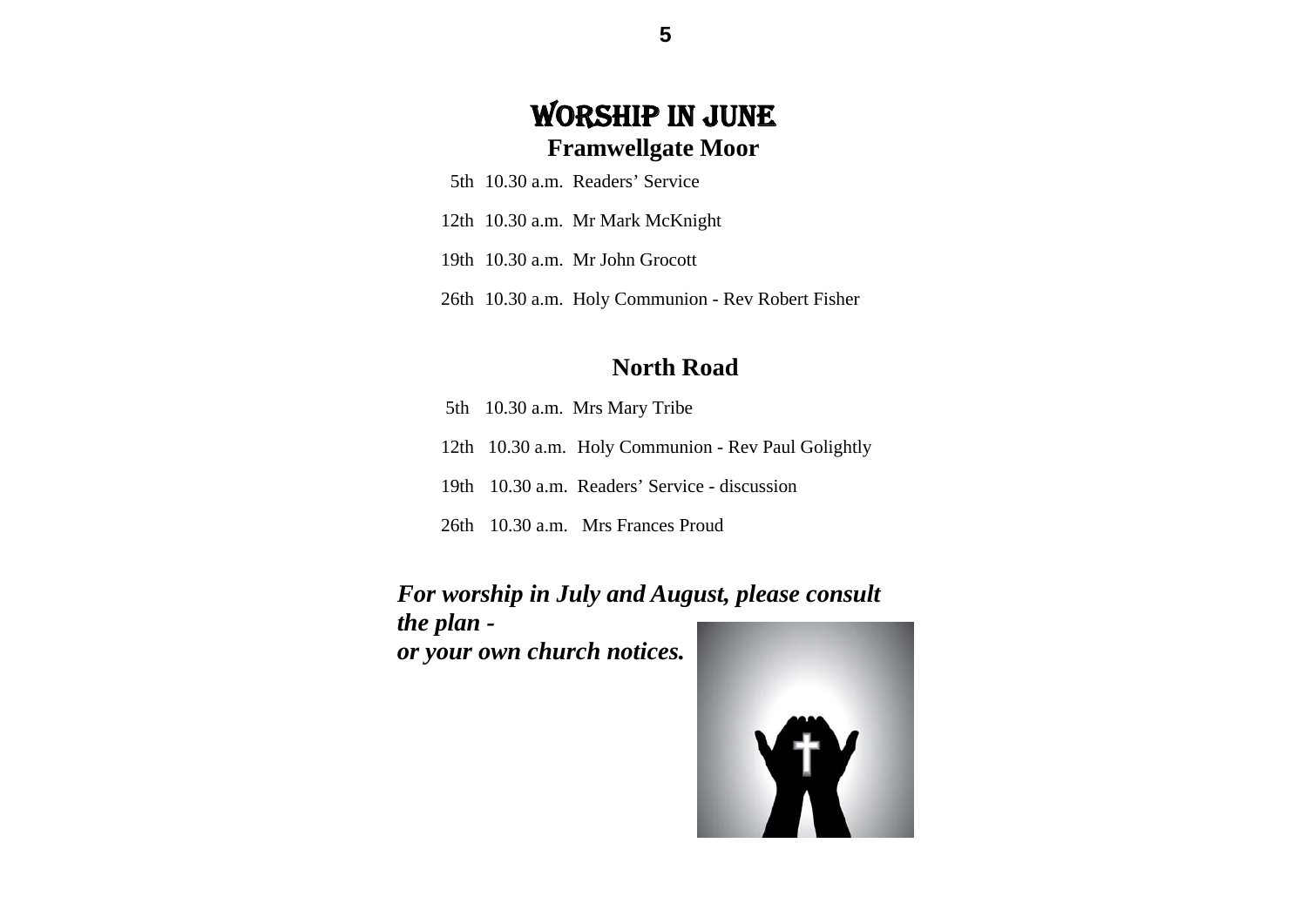#### **Elvet joins Worship on Wednesdays**

We hope that lots of you will come along and bring your friends when Elvet joins Worship on Wednesdays.

Informal worship is the order of the day. We start at 6.30p.m. and worship lasts for about 40 minutes and will be followed by tea and biscuits.

Our worship will be led by:-

| <b>Brian Thornton</b> | on July 6th              |
|-----------------------|--------------------------|
| Angy Long             | on July 13th (communion) |
| Annette Sharp         | on July 20th             |

**Better still**, why not join Worship on Wednesdays right away?

| June 1st  | <b>Annette Sharp</b> | Sacriston             |
|-----------|----------------------|-----------------------|
| June 8th  | Mark Bagnall         | Sacriston             |
| June 15th | <b>Elaine Goy</b>    | <b>Witton Gilbert</b> |
| June 22nd | Anne Offler          | <b>Witton Gilbert</b> |
| June 29th | Bill Offler          | <b>Witton Gilbert</b> |

You don't know what it's like until you give it a go. I have now been to three completely different worship sessions and they have all been worth going to.

Go on, give it a go!

JF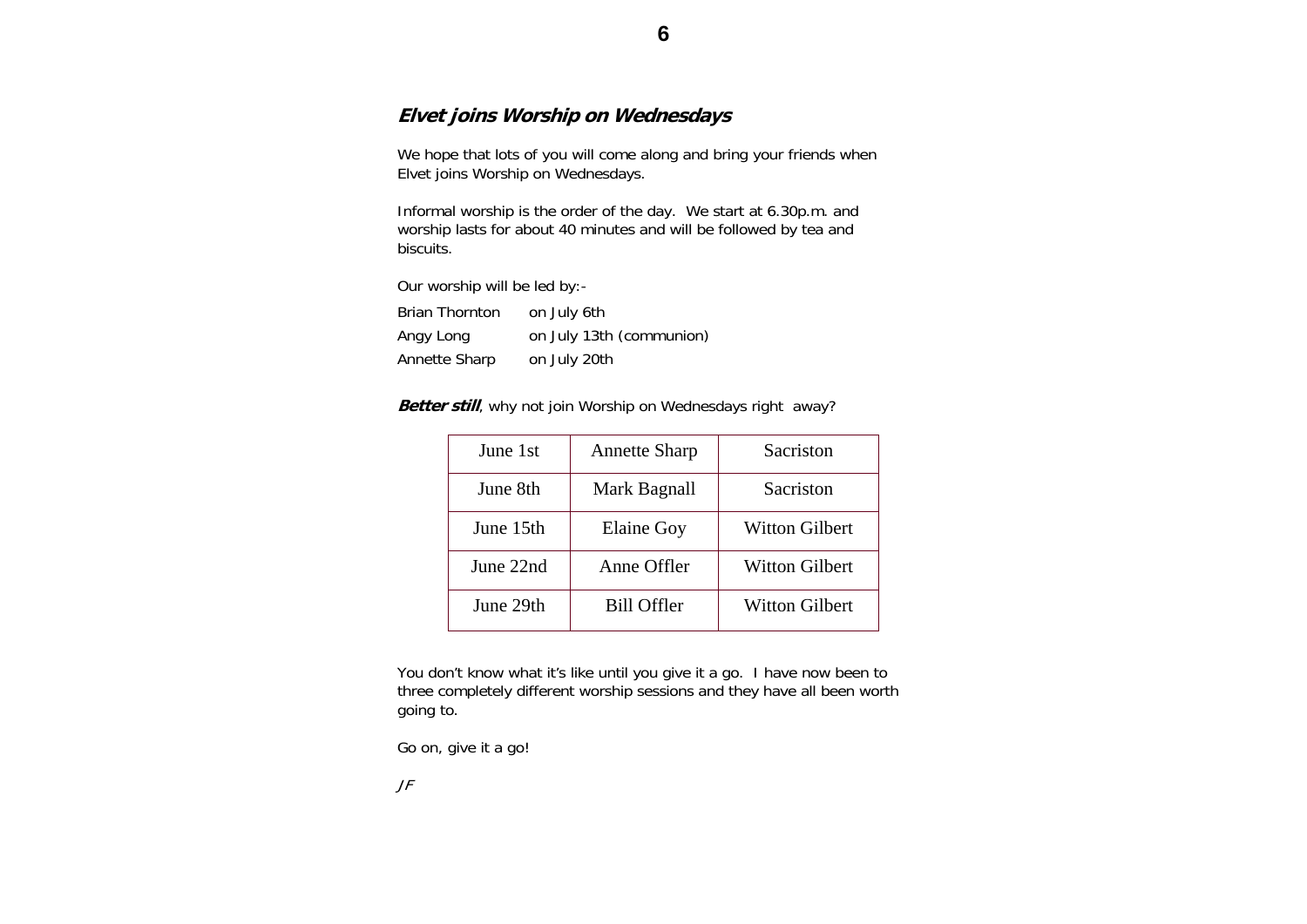**7** 

**Join the Link**

# *Dear Friends,*

Usually, inspiration strikes; usually, I find something that I want to say; usually, there is a message or a thought - not this quarter! I sit here uninspired.

Well, perhaps that's better for you. Instead of having to put up with my thoughts you can enjoy your own as you read this issue. I hope you do.

Please remember to send me anything you want published. My email and phone number are on the back of the magazine - and lots of people just pop something through my letterbox.

Yours in Christ,

*Jackie*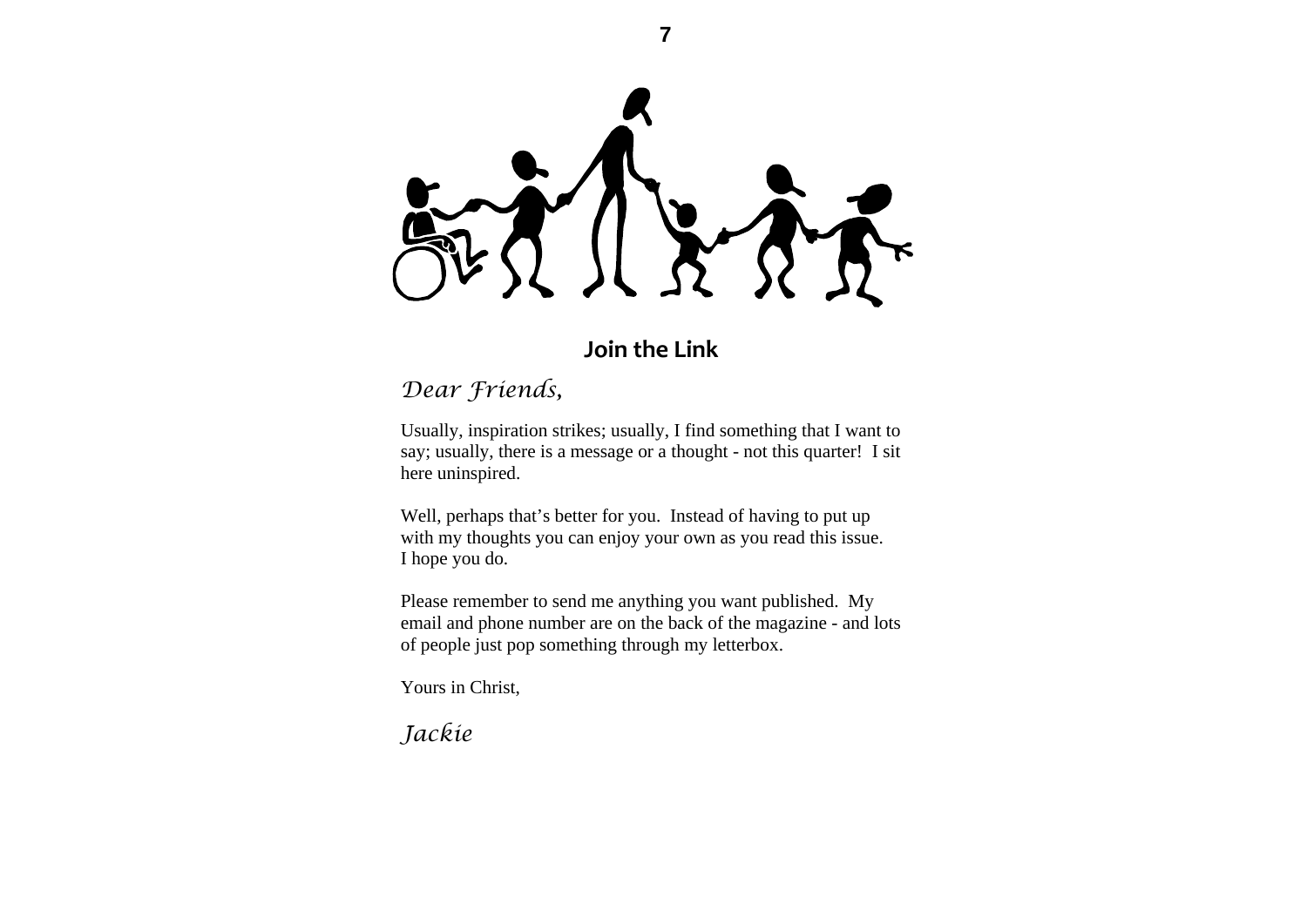

# *Wind in the Willows Tea Party*  **Saturday 23rd July, 3pm North Road**

**Methodist** 

**Church** 

After the success of last summer's Mad Hatter's Tea Party, the North Road Fund Raising Group invite you to take afternoon tea with the characters from another much loved children's book – "Wind in the Willows". Meet Ratty, Mole, Badger and the irrepressible Mr Toad through dramatised readings, a quiz, puzzles, colouring sheets and raffle with Wind in the Willows-themed prizes. The river-bankers are waiting to share their picnic hamper with you!

Tickets: adults £5, children £2, from Joan Portrey, Tel.0191 3869943 or email joan@portrey.fsnet.co.uk.

Proceeds in aid of the work of the Church.

**8**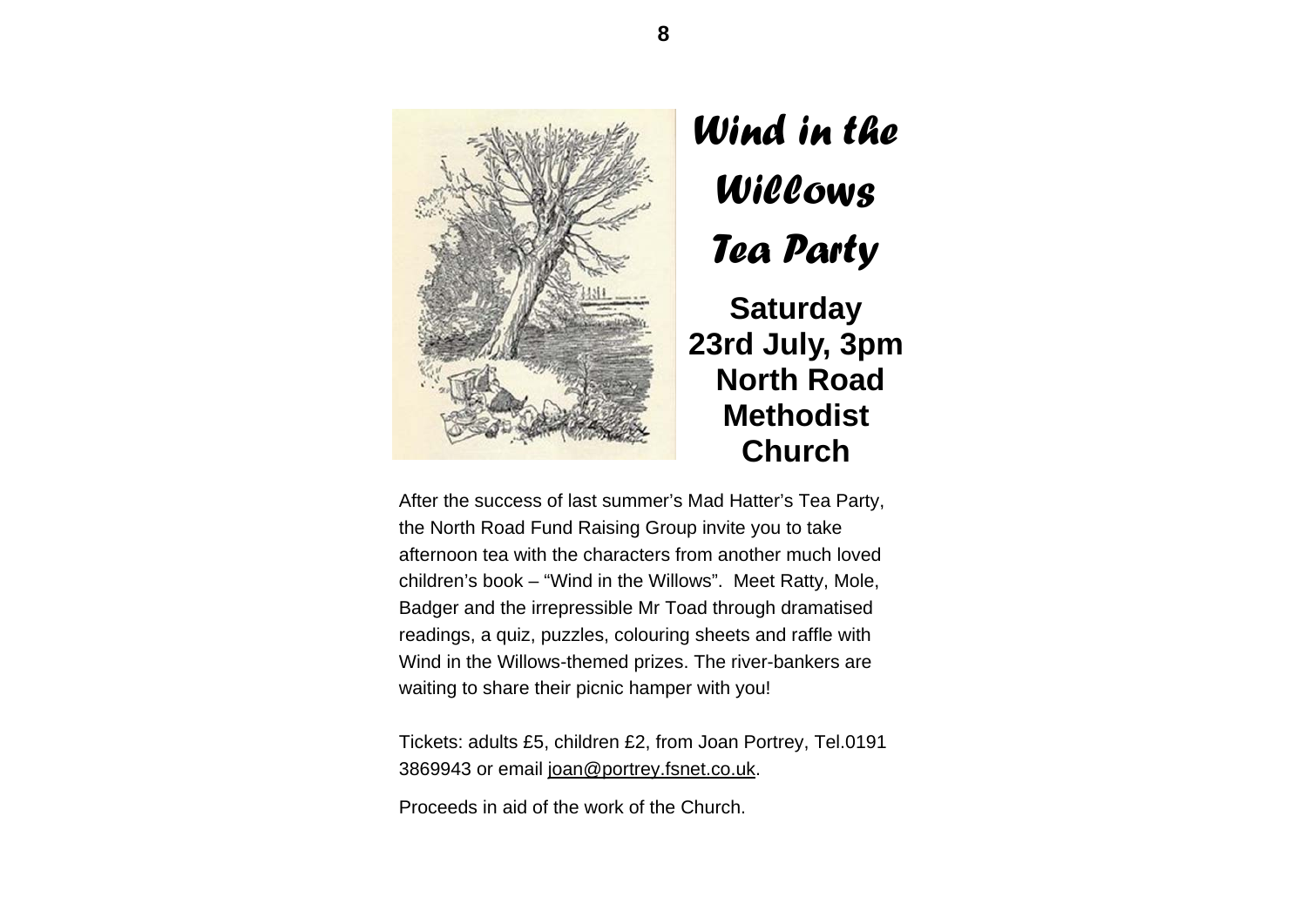#### *The Examen*

The Examen is a method of reviewing your day in the presence of God. It's actually an attitude more than a method, a time set aside for thankful reflection on where God is in your everyday life. It has five steps, which most people take more or less in order, and it usually takes 15 to 20 minutes per day. Here it is in a nutshell:

- 1. Ask God for light. I want to look at my day with God's eyes, not merely my own.
- 2. Give thanks. The day I have just lived is a gift from God. Be grateful for it.
- 3. Review the day. I carefully look back on the day just completed, being guided by the Holy Spirit.
- 4. Face your shortcomings. I face up to what is wrong in my life and in me.
- 5. Look towards the day to come. I ask where I need God in the day to come.

This version of *The Examen* is taken from

"A Simple, Life-Changing Prayer" by Jim Manney

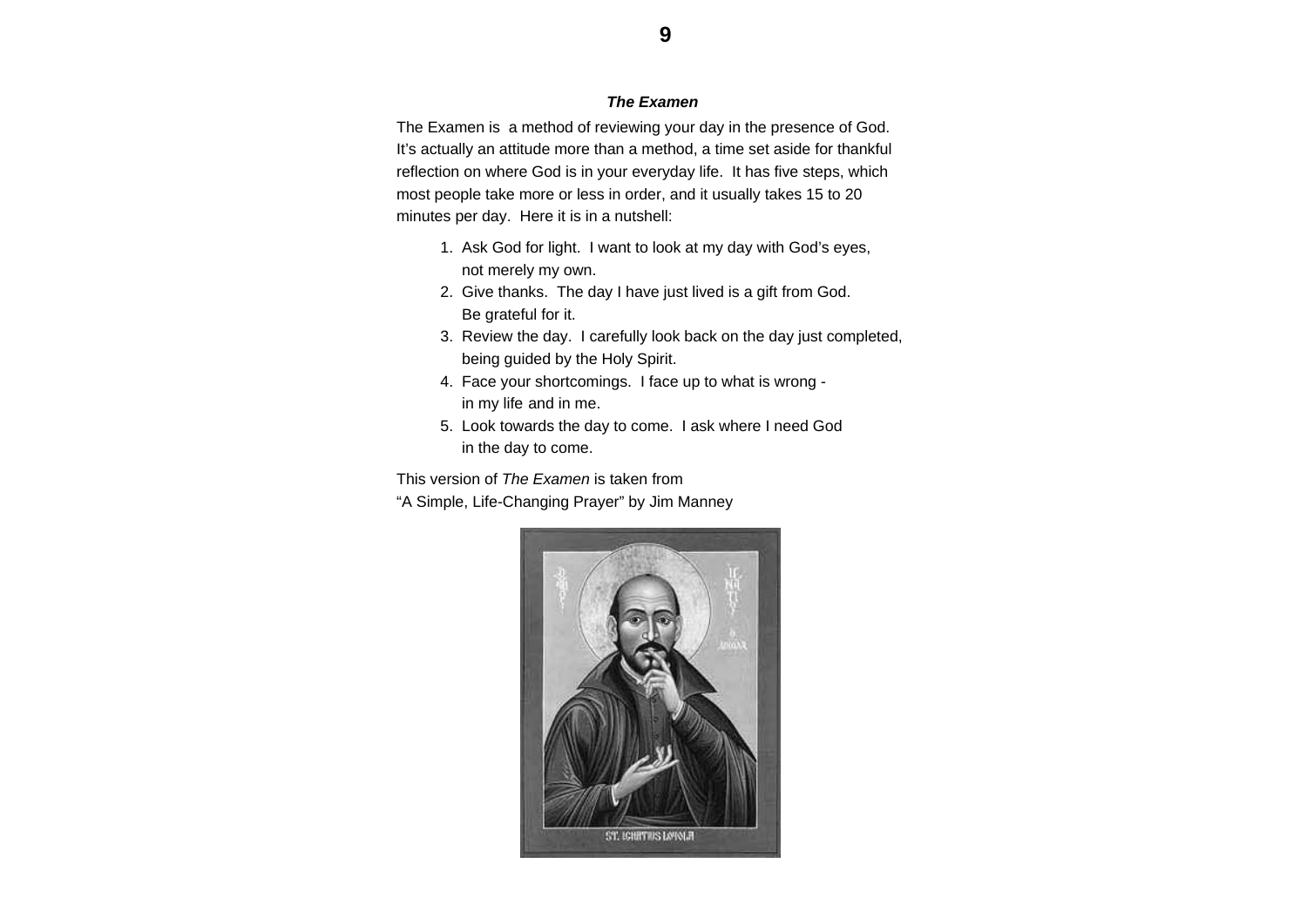**The Methodist Church has launched an updated resource to help new, existing and potential Methodists with their journey of faith.** 



Originally published in 2005, the new design is the first major update to *Called By Name*, one of the Church's most important publications.

*Called by Name* is a fully illustrated book including hymns, prayers, Christian art and images from contemporary life for those considering membership in the Methodist Church or for those who have recently ioined.

Designed as a resource to help people understand the distinctive meaning of the Methodist Church, *Called by Name* covers topics including God's inclusive love, Wrestling with faith and Our Calling as well as information on further resources.

Secretary of the Methodist Conference, the Revd Gareth J Powell, said: "This superb resource helps us all understand the call of Christ to discipleship, as it is expressed by membership of the Methodist Church.

"Through words and images, it challenges us to demonstrate our calling in worship, learning and caring, service and evangelism. I pray that this will help people hear that call, and equip them as they continue on the journey of discipleship."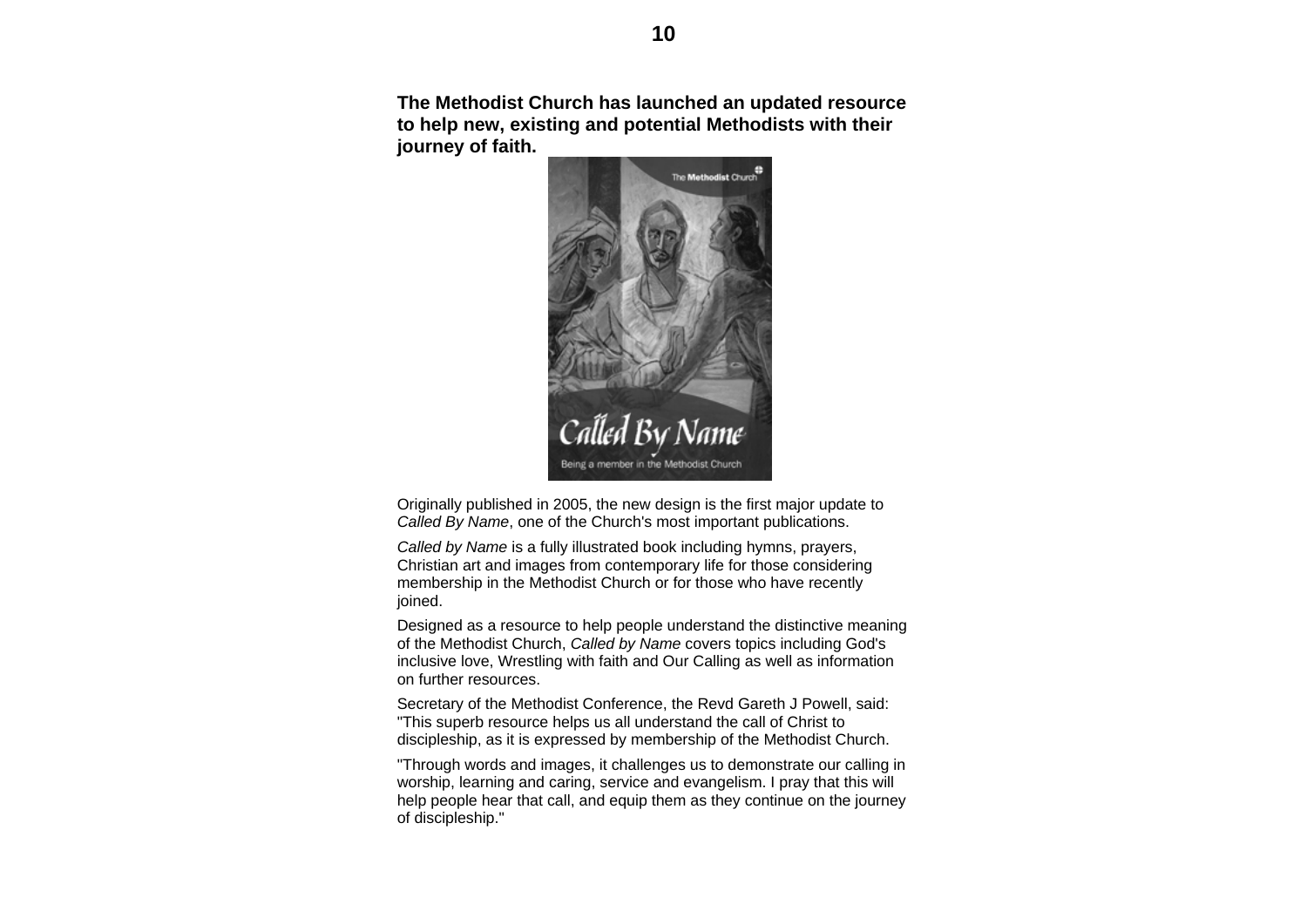# A tribute to Bob Raymond

Bob Raymond joined the Elvet Art and Craft group on his retirement from teaching, and soon became our professional guide in what was essentially a self help group. For more than twenty years he has inspired the group to spread their wings to develop their painting skills by using mediums other than watercolour, such as pastel, acrylic and oils. We were very privileged to have his keen eye and kindly but constructive criticism, thus helping us to improve our work.

Bob's great love and skill was in drawing, sculpture and woodcarving, and we were able to work in ceramics using different techniques under his tuition. He encouraged us to exhibit our work on several occasions and raise some money for the charity projects on going at the time. His enthusiasm, love and friendship especially this last two years has been a great joy and example to us all, and he will be sadly missed.

#### Kathleen Hall.

~~~~~~~~~~~~~~~~~~~~~~~~~~~~~~~~~~~~~~~~~~

#### *Continued from page 10*

The Methodist Church's Director of Publishing and Communications, Andy Jackson, said: "Called by Name is one of those special publications of the Methodist Church which can be given to those who have recently joined the Church or are considering membership. However, it also makes an ideal gift for lifelong Methodists.

"Running out of stock gave us the wonderful opportunity to refresh the design of the book. It's now even easier to read and we've augmented parts of the book to help those new to the Church, for example, when a hymn has been quoted, we've explained who the hymn was written by and where it can be found in *Singing the Faith*.

"The book also reflects the Church's continuous calling to be relevant to the challenges of modern life."

*Called by Name* is available to order from www.methodistpublishing.org.uk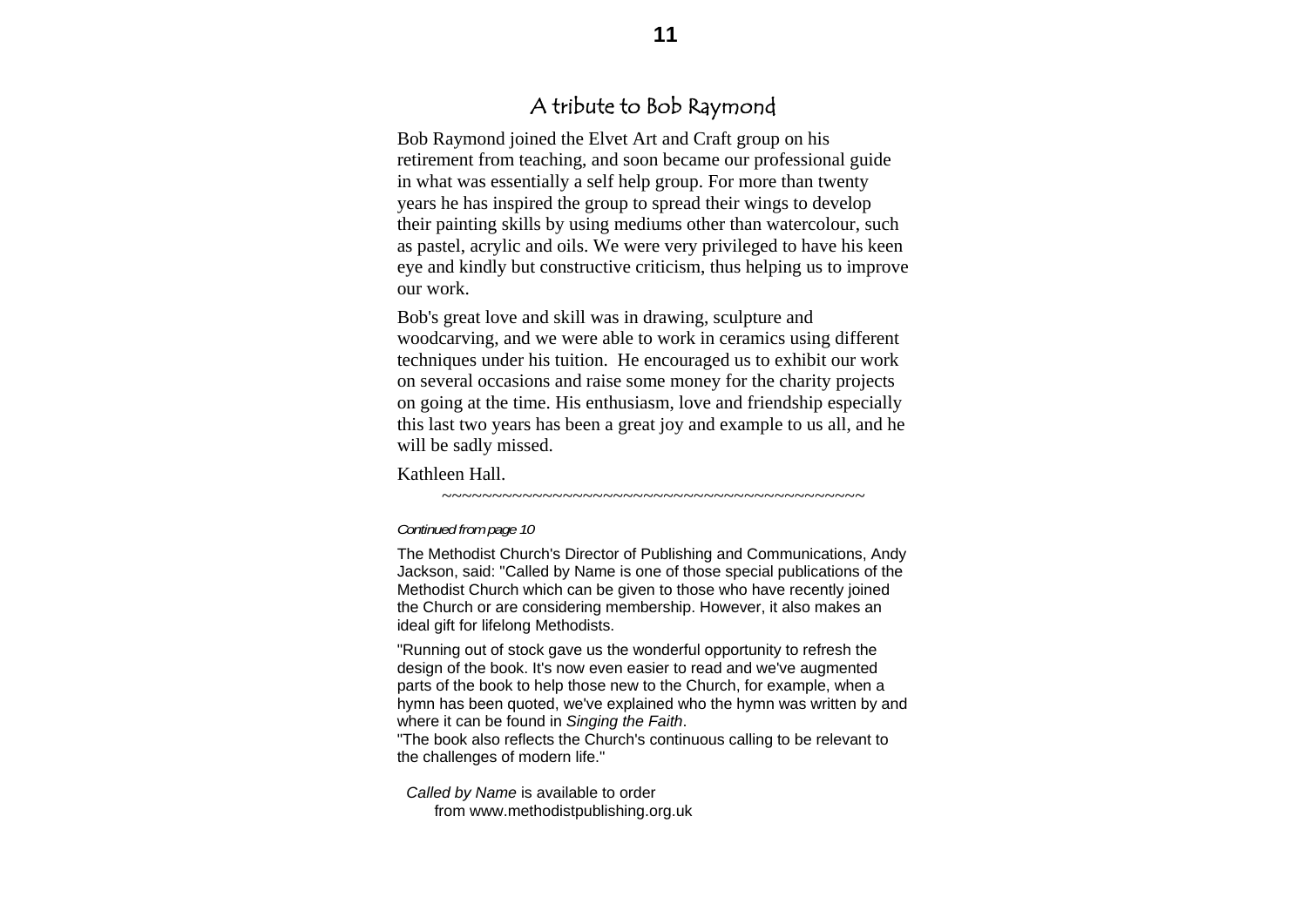# BAPTISMS

We have welcomed into the family of the Church 3 April Jack SMITH (Elvet)

## RECEPTION INTO MEMBERSHIP

We have welcomed into membership 13 March Beth JERMEY (North Road) 27 March Charlotte PEACOCK (Elvet)

#### WEDDINGS



Congratulations to the following couple married in our church.

30 April Daniel WOOLNOUGH and Kim HUGHES (Elvet)

#### FUNERALS

Our condolences to the families and friends of those whose funerals have been held in our churches.

21 March Rose REEVE (North Road)

22 April Betty Fawell (North Road)

6 May Bob Raymond (Elvet)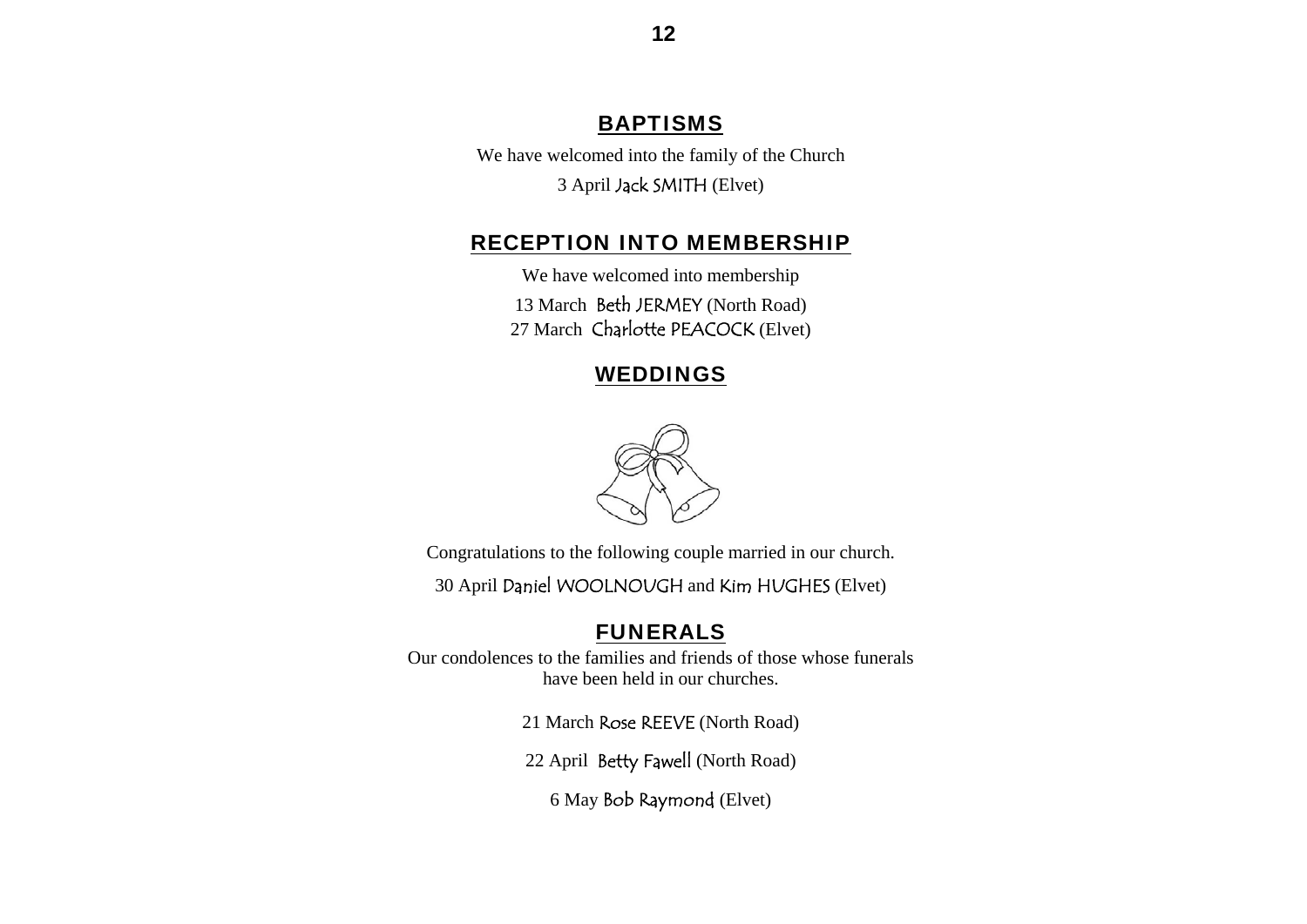#### **Found in the Port Arthur Prison Complex, Tasmania**

#### **PRAYER FOR TOURISTS**

Heavenly Father, look down on us, your humble, obedient tourist servants, who are doomed to travel this earth, taking photographs, posting postcards, buying souvenirs and walking around in drip-dry underwear.

Give us this day Divine Guidance in the selection of our hotels, that we may find our reservations honoured, our rooms made up, breakfast included, and hot water running in the taps.

We pray that the telephones work, and that the operators speak our tongue.

Lead, dear Lord, to good, inexpensive restaurants where the food is superb, the waiters friendly and the wine served complimentary.

Give us the wisdom to tip correctly in currencies we do not understand. Forgive us for undertipping out of ignorance and overtipping out of fear. Make the locals love us for who we are, and not for what we can contribute to their worldly goods.

Grant us the strength to visit the museums, the cathedrals, the colonial houses, national parks, and convict gaols listed as "must see" in our guidebooks.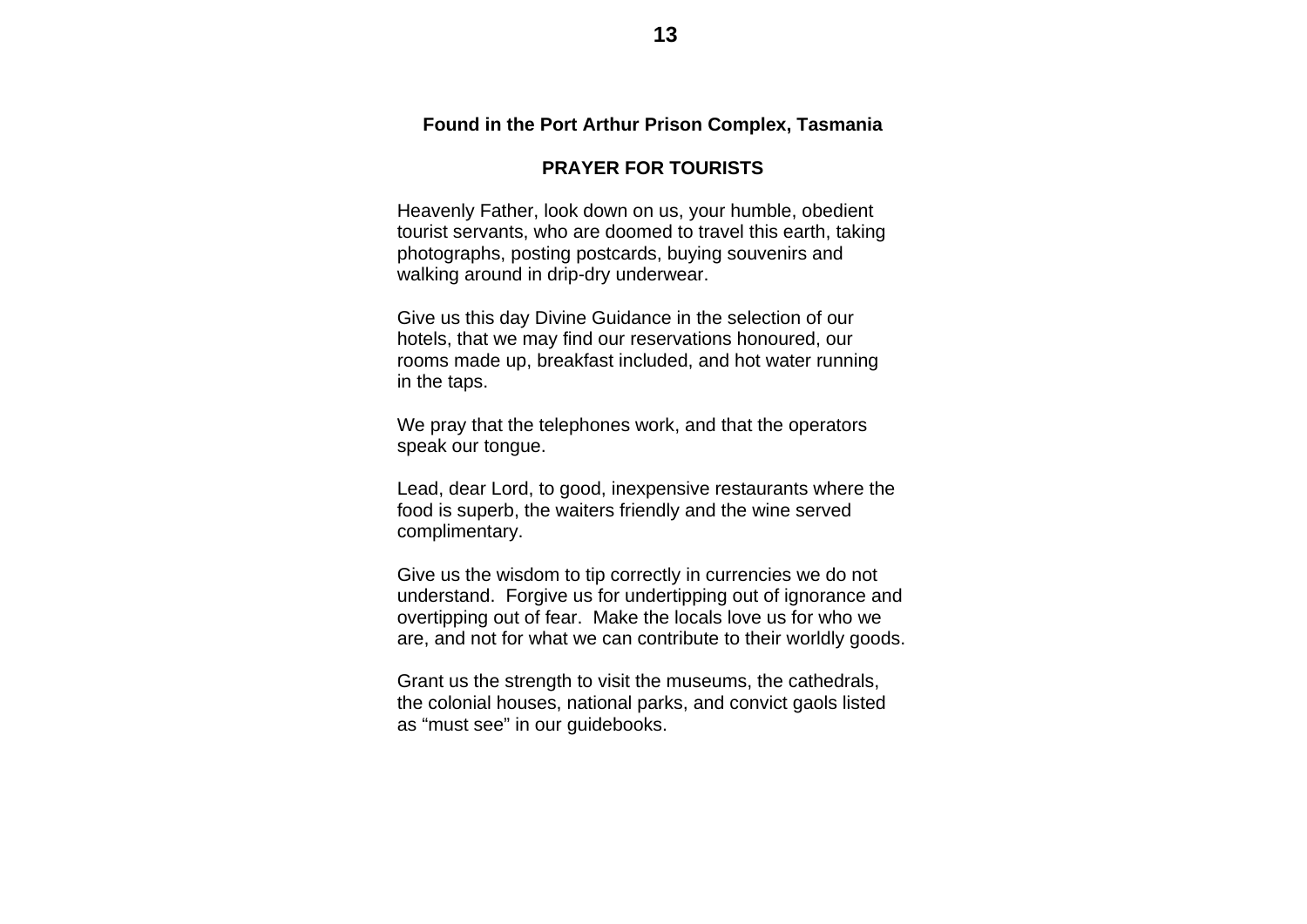

# *Spirit of Photography*

Saturday, 18th June — 10a.m.- 4p.m Barnard Castle Methodist Church

In this workshop we will be exploring how our photography and our spirituality can inspire each other. Photography can offer us unique perspectives on ourselves, our world and our faith and the workshop will give you plenty of hands-on experience with your camera in the wonder-full surroundings of Barnard Castle.

You won't need any prior experience or expertise - just some enthusiasm to explore how photography might deepen your spirituality (and vice versa!). Please bring a camera with you - anything from a camera phone to a high end camera. We will create some images that help you express yourself spiritually, and that might potentially be a spiritual resource for others too. We will aim to open our eyes, through the camera, to God's presence in ordinary as well as special places.

The workshop will be led by Philip Richter, a Methodist presbyter and a writer on photography and spirituality.

Contact: Tricia Mitchell mitchellt@methodistchurch.org.uk or 07799 900454 **Please book in advance.**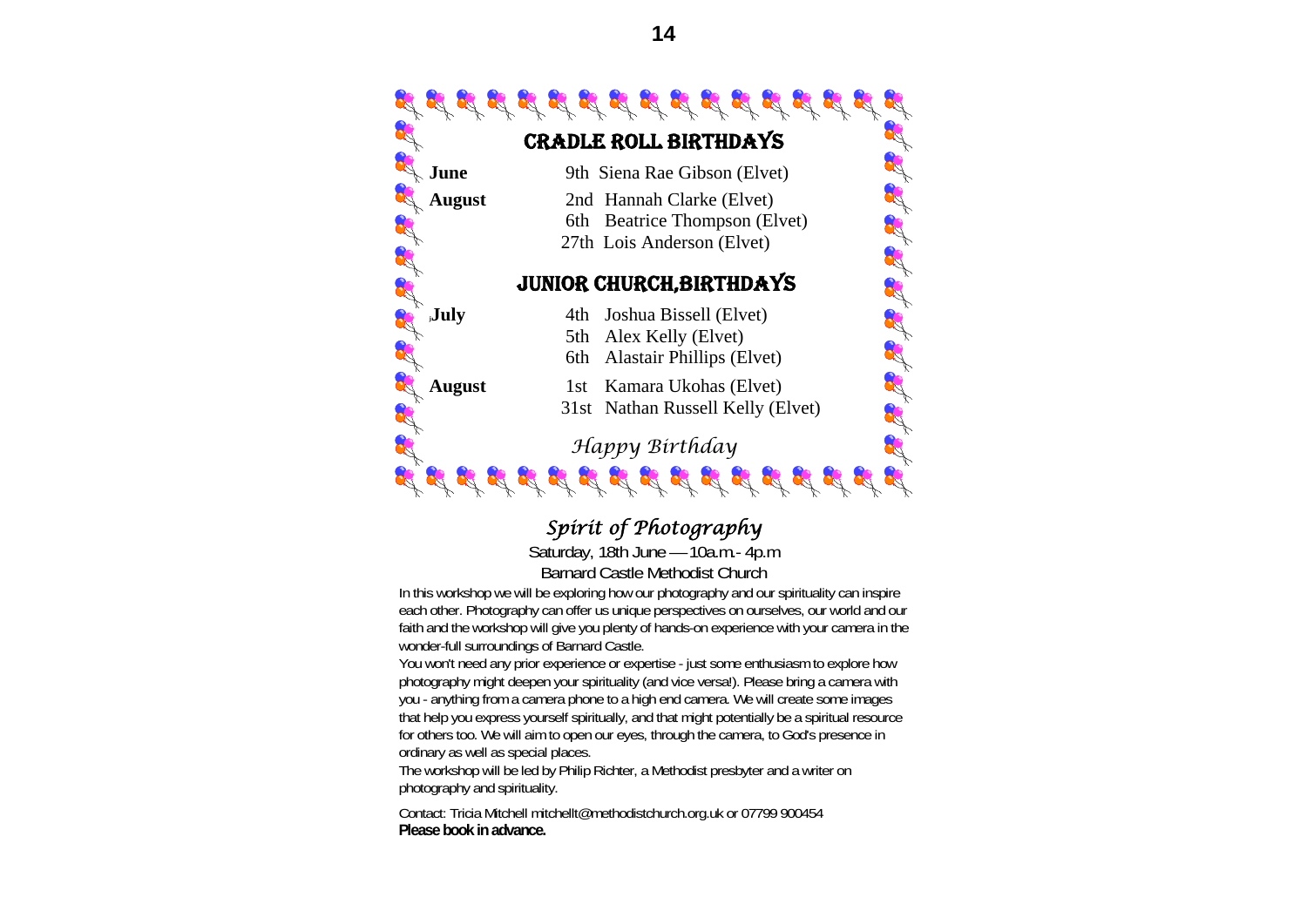#### **Psalm 23**

**The LORD is my shepherd,**  *That is relationship*  **I shall not Want.** *That is provision*  **He makes me lie down in green pastures;**  *That is rest* **He leads me beside still waters;**  *That is refreshment* **He restores my soul.**  *That is grace*  **He leads me in right paths for His name's sake.**  *That is guidance*  **Even though I walk through the darkest valley.**  *That is testing*  **I fear no evil; for you are with me;**  *That is protection*  **Your rod and your staff - they comfort me.**  *That is encouragement*  **You prepare a table before me in the presence of my enemies;**  *That is hope*  **You anoint my head with oil; my cup overflows.**  *That is blessing*  **Surely goodness and mercy shall follow me all the days of my life,**  *That is prosperity*  **And I shall dwell in the house of the LORD for ever.** *That is immortality*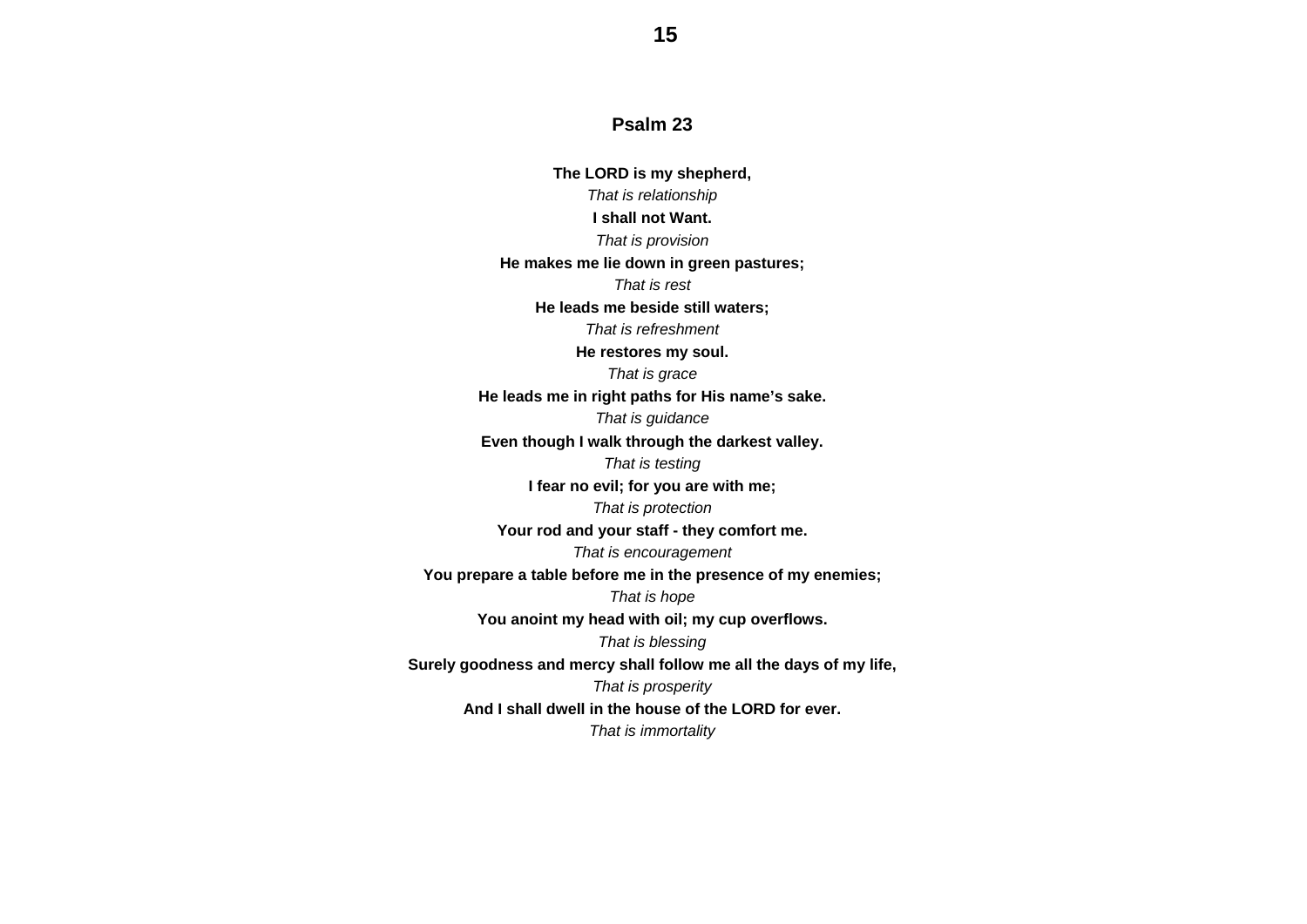#### **METHODIST WOMEN IN BRITAIN PILGRIMAGE TO HOLY ISLAND**

Eleven inspiring women met on Monday 4th May for a six day Pilgrimage to the Holy Island of Lindisfarne – a place I have visited many times, but this time it was different. The age range was from 51 – 76 years and we were led by Jill Baker who is involved with Methodist Women in Britain and has led this pilgrimage several times.

We all met for the first time on Monday afternoon in Durham Cathedral for our initial devotions in St. Cuthbert's Chapel, followed by tea in the Undercroft Restaurant and we later had a meal at Bella Italia. Three of us were from Durham – Joan from North Road, Ruth – URC and myself. Elizabeth Oliver (previously North Road) was also part of the group and it was good to spend some time together. It was also good to meet our fellow pilgrims from various parts of the country.

The walk was in stages and involved all of us carrying our own pack for the week. Travelling light was an important part of the experience and helped us appreciate that we can survive quite comfortably without all of the baggage we usually carry around. On Tuesday morning we caught the train from Durham to Alnmouth and then walked along the coast to Craster. It was a little muddy in places and we had some light rain, but the weather for the week was much better than forecast. The route followed part of St. Oswald's Way and our accommodation was in Bed and Breakfasts, Hotel in Seahouses and we stayed at "The Open Gate Centre" on Holy Island itself. All very comfortable and the meals were delicious – even if the quantities were sometimes rather large. The following day we walked to Seahouses another lovely day with beautiful views and a walk along the beach. The scenery is very spectacular in this part of the country with lots of wide spaces.

Each morning we had devotions and in the evenings we reflected on the day sharing some of our thoughts and observations. Each day we had a "word for the day" which started with "encounter" and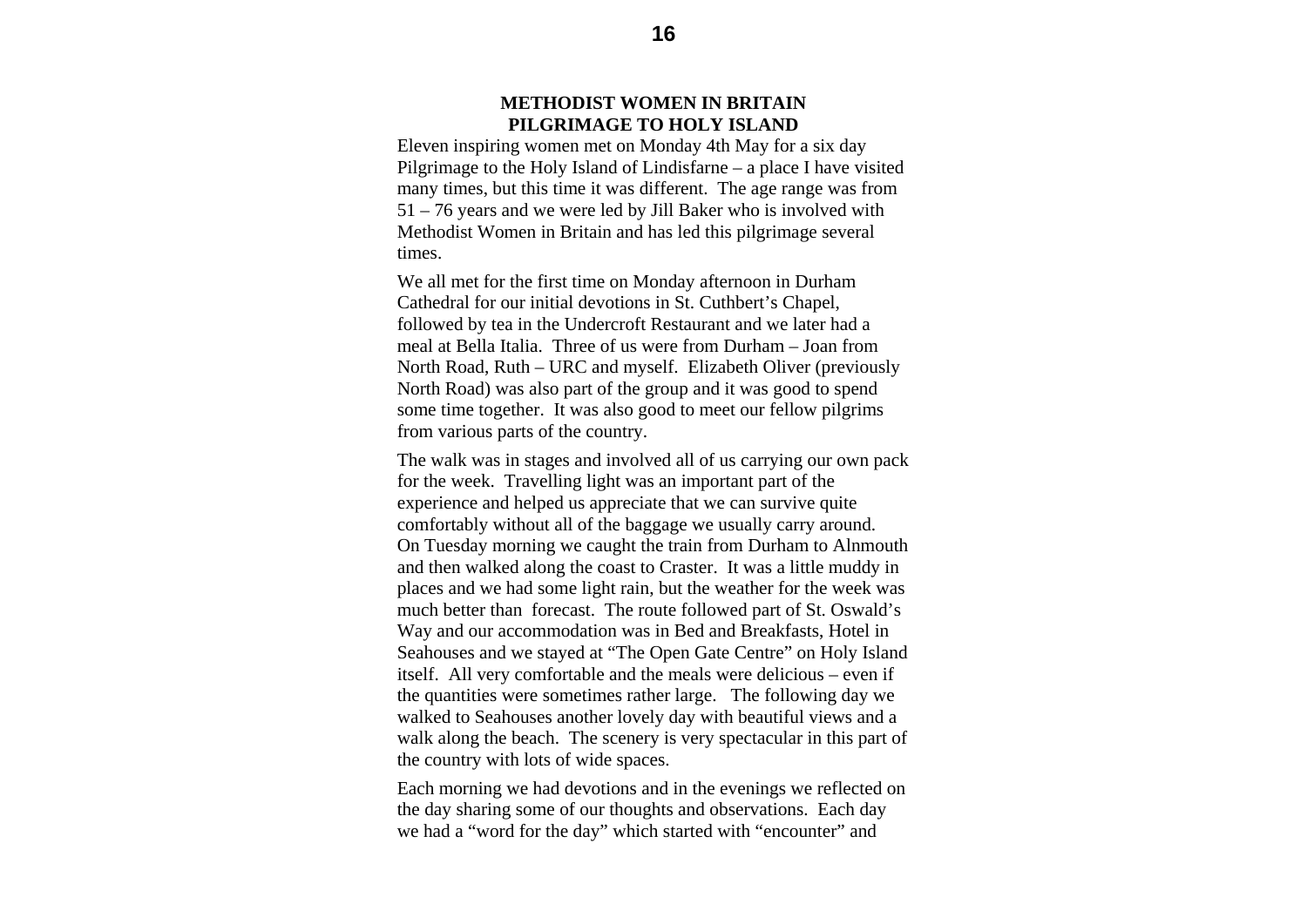ended with "rest". This was good to help us with our reflections. Personally I shared some treasures which I had collected along the way to share with the group. These ranged from coal to remind us of the history of the area – glass, shells, seaweed and my final contribution was some drift wood from Holy Island which had been washed many times by the sea and had lots of long fibres hanging from it. (This is now in my back garden at home). We shared a Communion Service in the lovely Seahouses Methodist Church, led by the local minister. I have not visited this church before and it was good to see the physical changes they have made to the church to bring it closer to the local community, including a kitchen in a cupboard!

In true Methodist fashion we sang every day and our little choir became better as the week went on. Our devotions in the main were outside. Personally I find it much easier to worship God outside rather than in church. Taking in the views, the light and the wind – even if some tourists were wondering what we were doing. Walking is a great way to think and reflect and I try to do lots of walking!

The highlight of the week was the walk across the Pilgrims' Way to Holy Island following the poles. This was done in silence and although it is muddy in places it is wonderful. I stopped in the middle to look around (having spent most of the time looking where I was putting my feet!) It was spectacular – seeing my fellow pilgrims making the same journey as many have done in the past – looking at the endless sand, sea and sky and appreciating the wonder of it all. It was good to stop and reflect. The other highlight for me was going to the tiny St. Cuthbert's Isle as I have not visited before. On our day on Holy Island Joan and I went for a "Holy Wander" to the far end of the Island, again following the poles through the sand dunes and feeling that no-one can have been here before as it was so remote.

We joined in various services on Holy Island and had an opportunity to explore the island itself. The experience was enriched by sharing this with others and listening to the stories of my fellow pilgrims.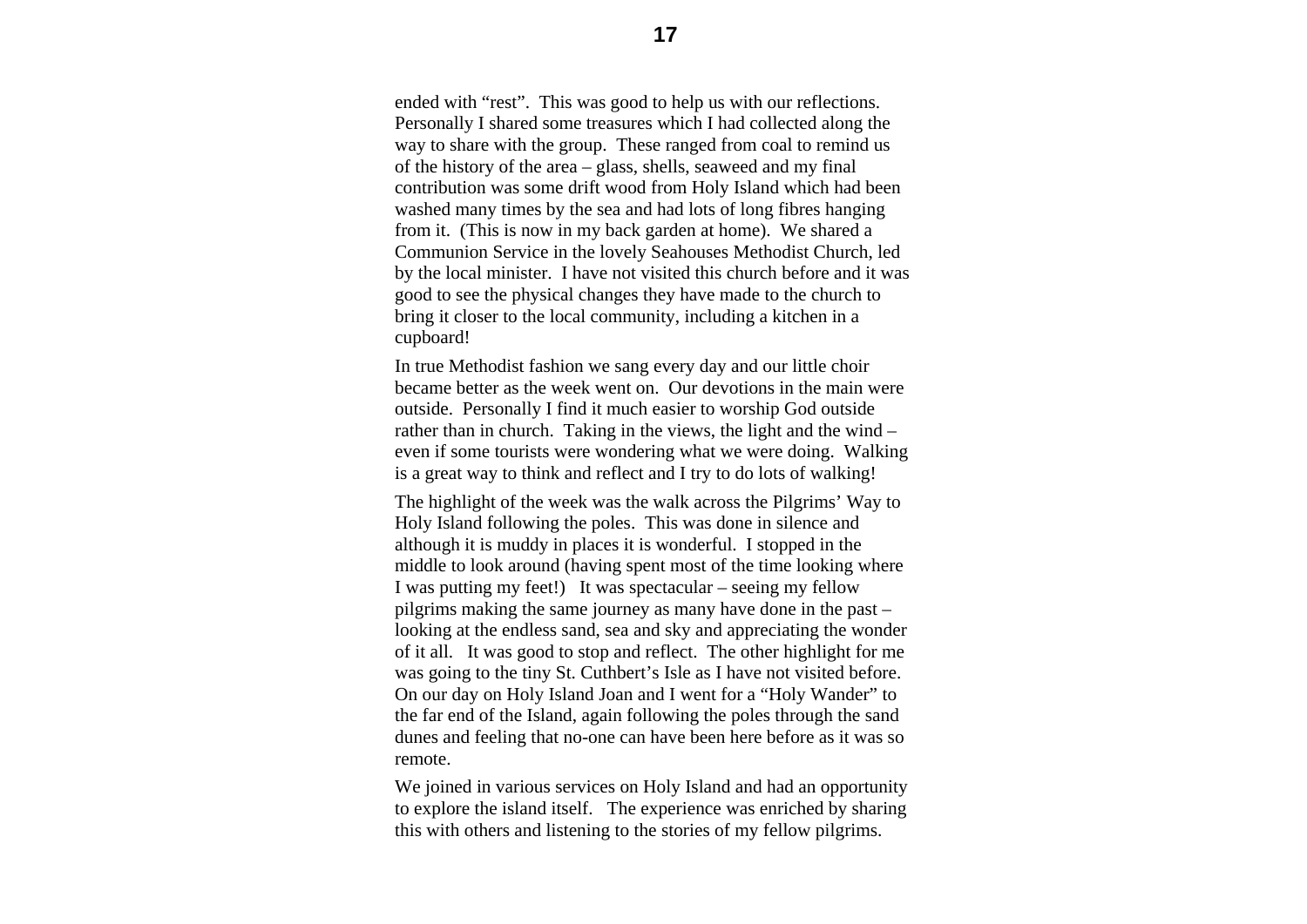We supported and helped each other along the way. The pilgrimage ended in Berwick upon Tweed at the railway station where we shared our final devotions together before departing our separate ways.

This is the first time I have been on a walking pilgrimage with a group and it was wonderful. I can recommend it.

I leave you with the hymn we sang on the Pilgrimage

 **Stay Master stay, upon this heavenly hill, a little longer, let us linger still; With all the mighty ones of old beside, near to the awful Presence still abide; Before the throne of light we trembling stand, and catch a glimpse into the spirit-land.**

Jean Burnside

#### ~~~~~~~~~~~~~~~~~~~~~~~~~~~~~~~~~~ **My 50-word mini-saga**

Do you remember a craze for mini-sagas, a complete story told in exactly 50 words? Apparently, *The Daily Telegraph* used to run a competition for them. I have just written one - and here it is. Does anyone else want to offer one to the magazine? *JF*

#### **John 10, 10b \***

Long ago, in <sup>a</sup> dreamlike land, lived <sup>a</sup> character hungry for adventure. Along came <sup>a</sup> quest which the character seized and followed. It led, via a wood and <sup>a</sup> period of self‐discovery, to another character, comely but trapped. The characters sprang the trap and recognised their shared freedom and beauty.

\* "I am come that they might have life, and that they might have it more abundantly."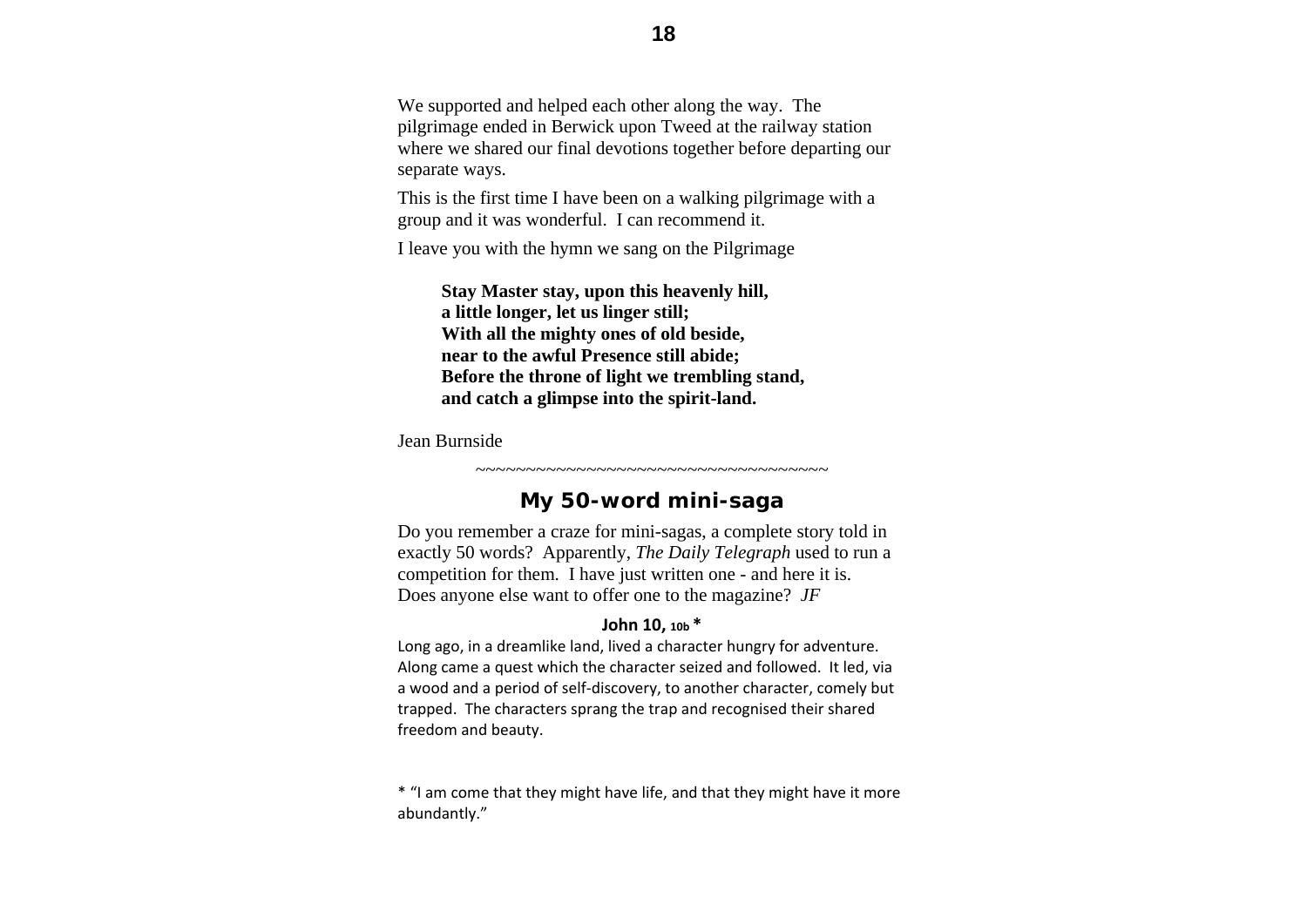

### **ELVET COMMUNION COLLECTIONS**

In the next few months we are collecting for: **June: Leprosy Mission**

They are an international Christian development organisation, who focus specifically on leprosy and offer specialist expertise on reconstructive surgery. This includes treating leprosy complications. They address the fear and stigma associated with having leprosy. Many people suffer in silence because they are too ashamed to find help or do not know where to get help. They work in around 30 countries across Africa, South Asia and East Asia, providing services regardless of religion or ethnicity, promoting equality and social justice.

#### **July: Action for Children**

Action for Children supports and speaks out for the most vulnerable children and young people in the UK. They support families at critical times and with difficult problems. They help find carers for children who can't live with their families. They help vulnerable and excluded young people. They provide specialist help and support for disabled children and in their schools they help children and young people reach their full potential.

#### **August: Benevolence Fund**

An emergency hardship fund for immediate distribution to needy cases within the Church and its community. Distributed at the discretion of the Minister.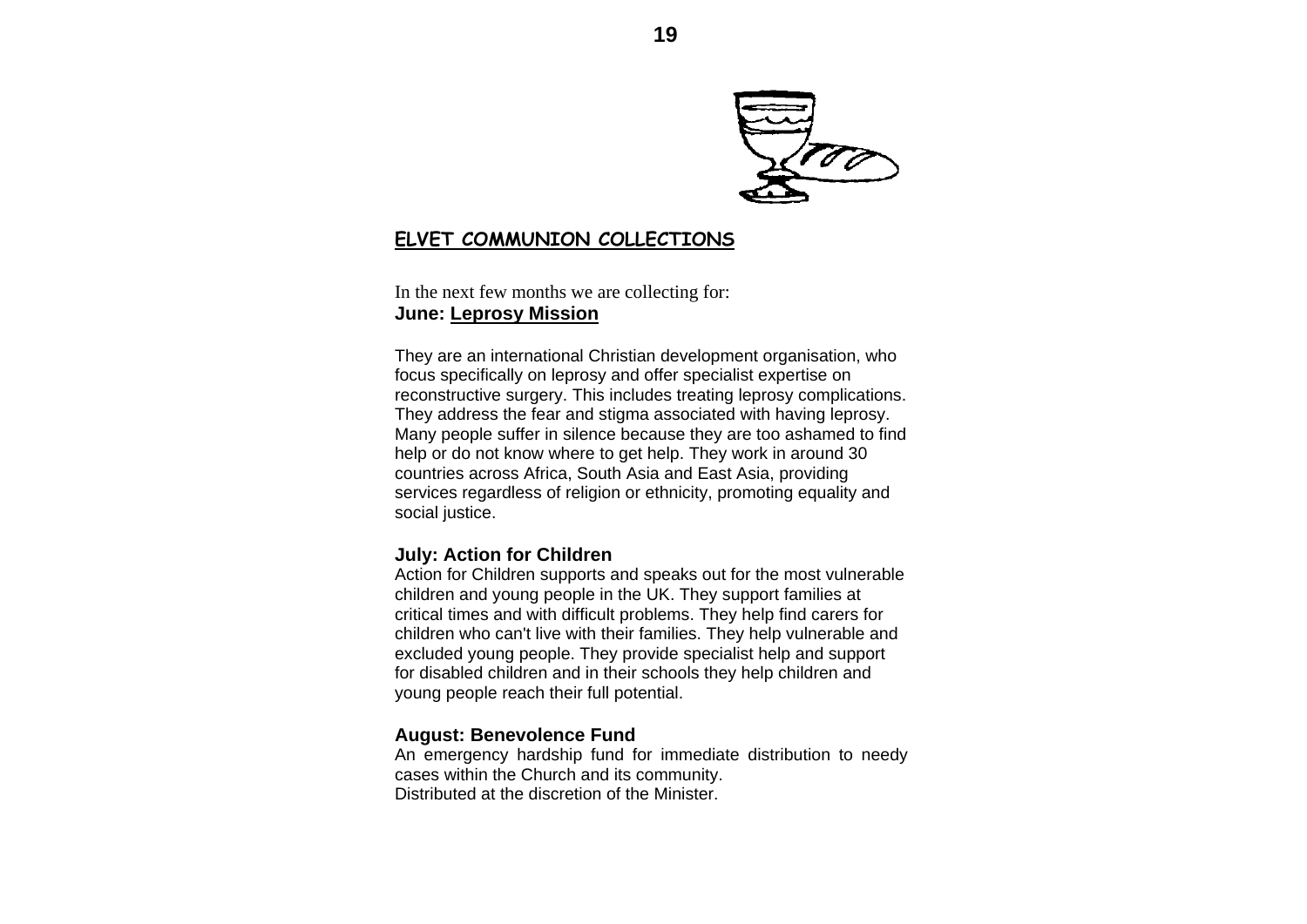#### **Methodist Ecumenical Office opened in Rome**

Secretary of the Methodist Conference, the Revd Gareth J Powell, with other senior Methodist representatives from around the world, was received by Pope Francis in a private audience at the Vatican on the morning of Thursday 7 April. The audience was followed by a meeting with members of the Pontifical Council for Promoting Christian Unity (PCPCU).

During the audience the Revd Gareth Powell gave the following presentation to Pope Francis:

*Your Holiness,* 

*We bring you the greetings of the Methodist people.* 

*It is a particular pleasure to greet you in the year when the English speaking Methodist community, here in Rome, celebrates 60 years of worship and ministry at Ponte Sant'Angelo Church.* 

*The work of that local church, and the ecumenical commitment of its ministers, has led to important exchanges of insights and wisdom as t ogether we seek to proclaim the love of God.* 

*Climation in provision increasing increding increding in the dialogue between Methodists and Catholics continues to enrich our understanding of each other and also of ourselves.*  $\frac{1}{2}$ 

That the formal dialogue takes place at an international level is vital to our understanding of the breadth of God's creation. That churches in this City and in a whole variety of local communities give expression to our common faith in Christ is vital to our faithful search for deeper unity. We are grateful to you for the encouragement you give that together we *must strive to be one in faithfulness to Christ and the mission of the*  $Church.$ 

Your Holiness's declaration of a Year of Mercy is one in which the mercy of a loving God stands at the heart of all that John Wesley, our *founder, stood for. His brother Charles expressed it in one of his hymns;* hard copy, complete with gift aid envelopes and posters. *Methodist people take a most particular interest. The proclamation of the*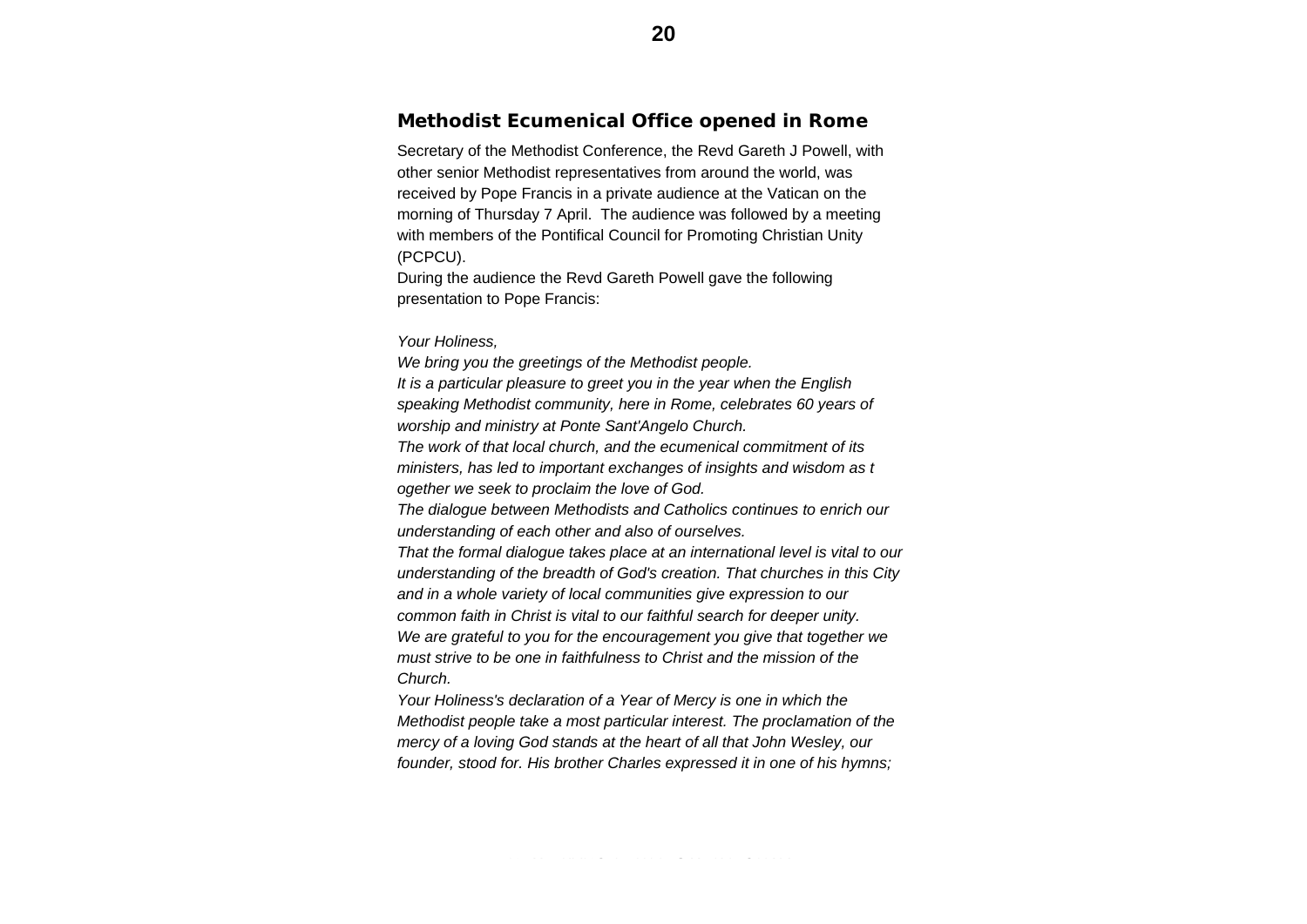*Prepare the vessel of thy grace, Adorn me with the robes of praise, And mercy shall be all my song; Mercy for all who know not God, Mercy for all in Jesu's blood, Mercy, that earth and heaven transcends; Love that overwhelms the saints in light ... [584, Methodist Hymn Book]* 

*We are grateful to your Holiness for offering us fresh understandings of the Mercy of God. Your call to a renewed understanding of God's mercy is one that must surely find expression in our common endeavours and in the way that we live out our mission and shape our ecclesial communities.* 

*In this gift of a copy of the Hymns on the Lord's Supper by John and Charles Wesley you will find something of the Methodist emphasis on the depth of God's loving purposes.* 

*We pray that together we may find a deeper sense of our shared calling. Through our sharing in the celebration of the victory of love over death may we have a more dynamic and urgent sense of our mission. In these hymns and in all that we do as followers of the risen Christ, let us raise our voices in the proclamation of our common gospel and the offer of mercy.* 

The meeting followed a dedication of the new Methodist Ecumenical Office of Rome (MEOR) held at Ponte Sant'Angelo.

The MEOR initiative is aimed at promoting greater understanding of the worldwide communion through education programmes and the welcome it can offer from its location just across the Tiber from St Peter's Basilica. The Revd Dr Tim Macquiban, Director of MEOR, said: "We ask all to hold the ecumenical work of the office in your prayers at this important stage of its development.

"This initiative gives Methodists worldwide the opportunity to contribute in a continuing ecumenical dialogue, promoting ecumenical understanding through the likes of educational programmes."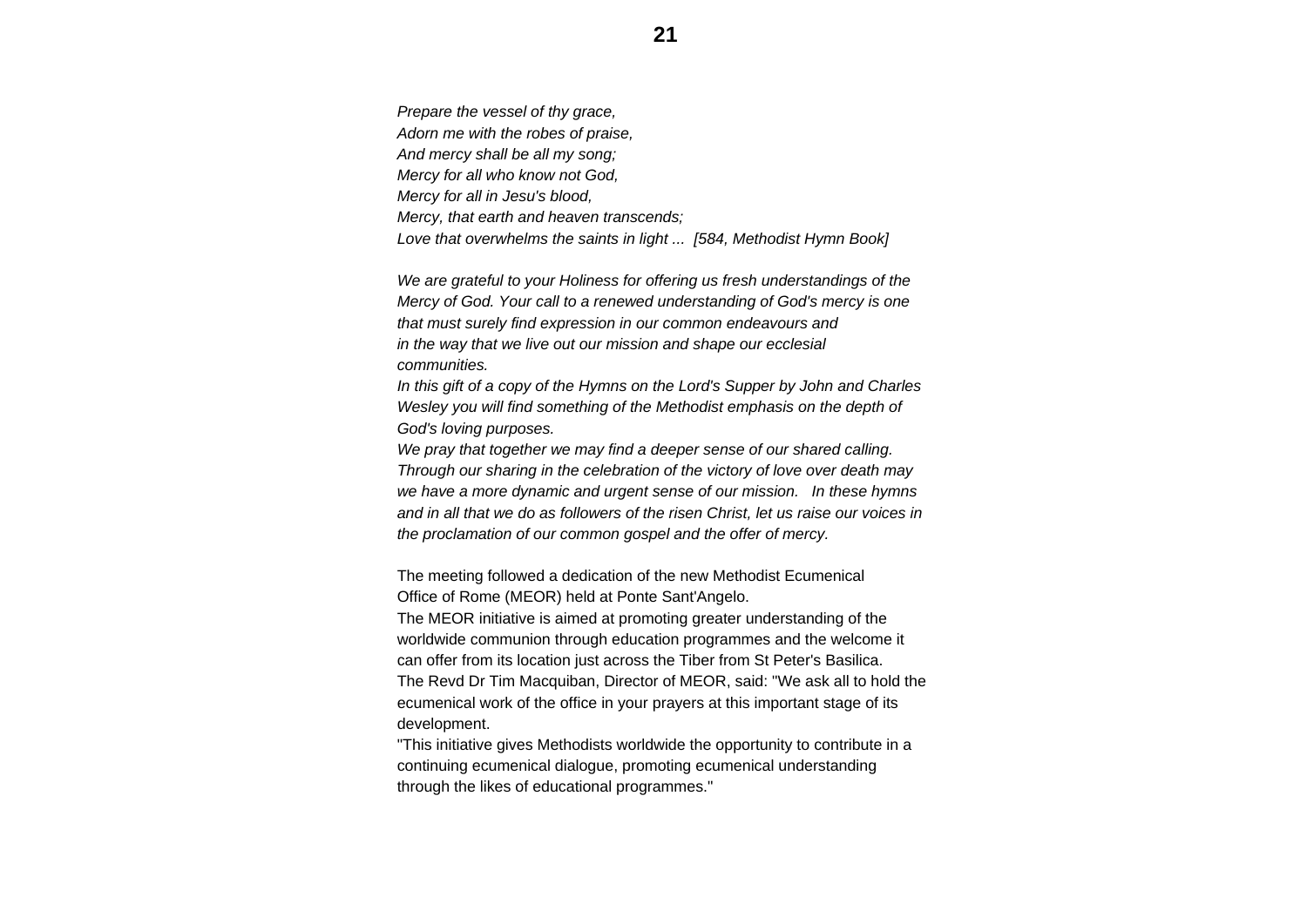# **THE WEEK AT FRAMWELLGATE MOOR**

Sundays **10.30 am Morning Worship** 

Tuesdays 10.00 am **Prayer Meeting** 

Thursdays 10 - 11am Dance Fusion

Framwellgate's Church Hall is rented out during the week for exercise classes.

Why not visit their website for details? - especially if you live in the area. http://www.durhamdeernessmethodist.org.uk/wordpress/?page\_id=236

#### **THE WEEK IN BOWBURN**

| Sundays    | $10.30 \text{ am}$ | <b>Morning Worship</b>                        |
|------------|--------------------|-----------------------------------------------|
| Wednesdays | $2 - 3$ pm         | <b>Prayer &amp; Fellowship Meeting</b>        |
|            |                    | last Weds of month.                           |
| Thursdays  | 9.00 am            | * "Drop-in"                                   |
|            | 5.30 pm            | * Brownies                                    |
|            |                    | (Contact: Karen Heron 07921377321)            |
|            | $7.15 \text{ pm}$  | * Guides                                      |
|            |                    | (Contact Rosalind [Ros] Waites 0191 377 9995) |
|            |                    | * term-time only                              |

http://www.durhamdeernessmethodist.org.uk/wordpress/? page\_id=10

#### **THE WEEK AT NORTH ROAD**

#### Sun **10.30 am Morning Worship**

|                                       | Tues 10.00-1.30(fortnightly) Craftworks with Mannas light lunch |  |
|---------------------------------------|-----------------------------------------------------------------|--|
| Thurs 9.30-11.30                      | * Messy Mornings                                                |  |
| $11.00 - 1.30$<br>Fri                 | Mannas - Food and Friendship every Friday                       |  |
| Sat                                   | (second Saturday) Coffee Morning                                |  |
| $9.00 - 10.15$                        | (third Saturday) Men's Breakfast                                |  |
|                                       | <i>*</i> term-time only                                         |  |
| http://www.northroadmethodist.org.uk/ |                                                                 |  |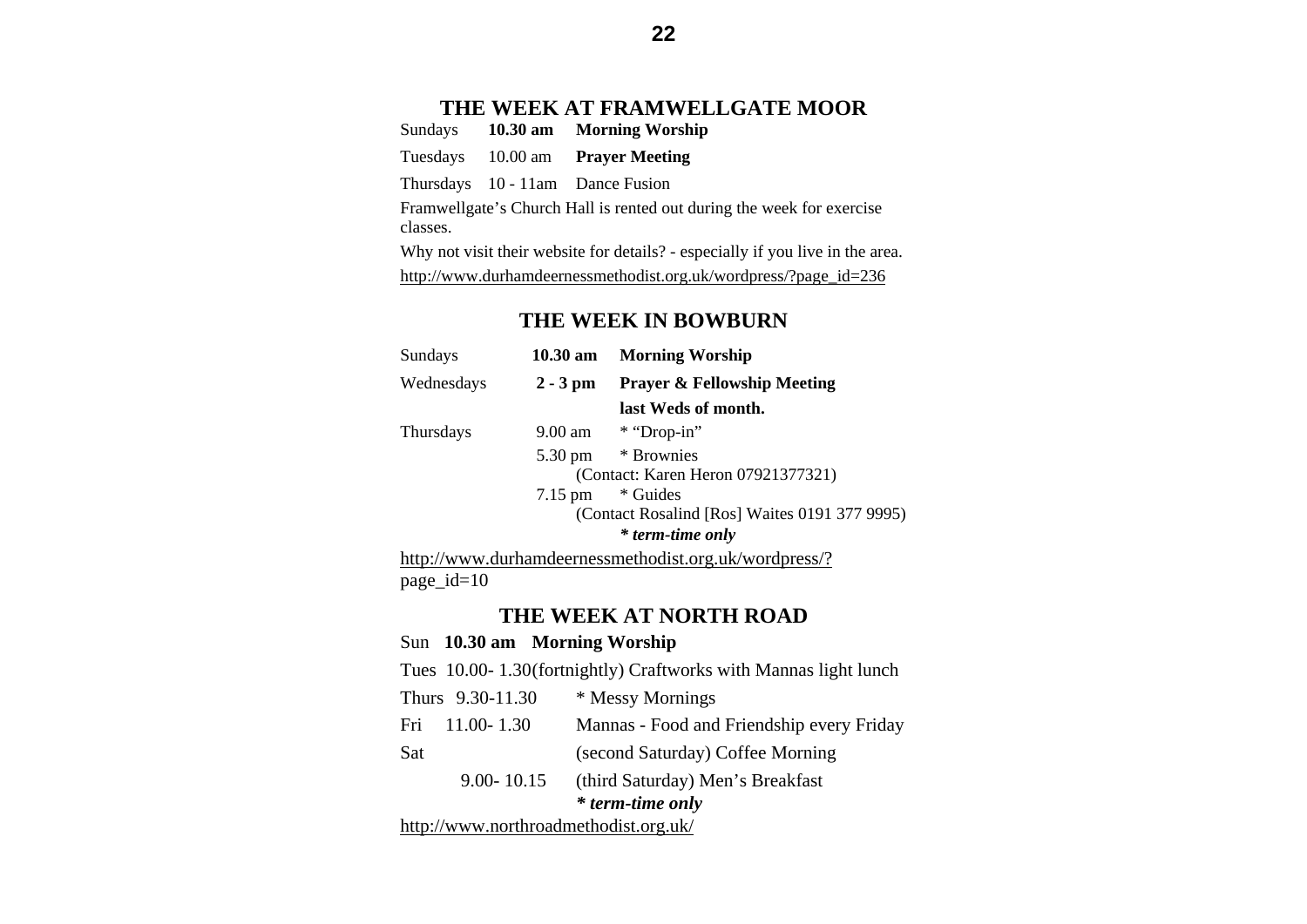#### **THE WEEK AT ELVET**

- Sun 8.30 a.m. Second Sunday, Holy Communion
	- **10.45 a.m. Morning Service & Junior Church, including Crèche** 
		- **2.00 p.m. Worship in Chinese (Mandarin and Cantonese)**

#### **6.00 p.m. Evening Worship**

- 7.30 p.m. MethSoc (term-time)
- 8.00 p.m. King's Church (term-time)
- Mon 2.00 p.m. Prayer Meeting (1st & 3rd Monday) 5.30 p.m. Rainbows (Girls 5-7 yrs.) at St.. Oswald's
	- 5.45 p.m. Brownies (Girls 7-10 yrs) at St. Oswald's
	-
	- 6.00 p.m. Cubs (Open Group) [Boys and Girls 8-10½ yrs.]
	- 7.30 p.m. Guides (Girls 10-14 yrs.) at St. Oswald's
	- 7.30 p.m. Explorers (Open Group) [Mixed 14½-18 yrs.]
	- 7.45 p.m. House Group at Newton Hall (alternate weeks)
	- 7.45 p.m. Shincliffe House Group (alternate weeks)

*Rainbows, Brownies and Guides contact number 372 1786*

- Tue 10.15 a.m. Halliday Grove House Group (alternate weeks) 5.30 p.m. Beavers (Open Group) [Boys and Girls 6-8] 7.10 p.m. Scouts (Open Group) [Boys and Girls10½-14½]
- Wed 12 noon Lunch Stop ALL welcome (roughly equates with term-time) 2.00 p.m. Women's Fellowship (1st Wednesday)
- Thurs 10.00 a.m. Arts & Crafts Workshop 7.30 p.m. Thursday Club for All (alternate weeks) http://www.elvet-church.org.uk/